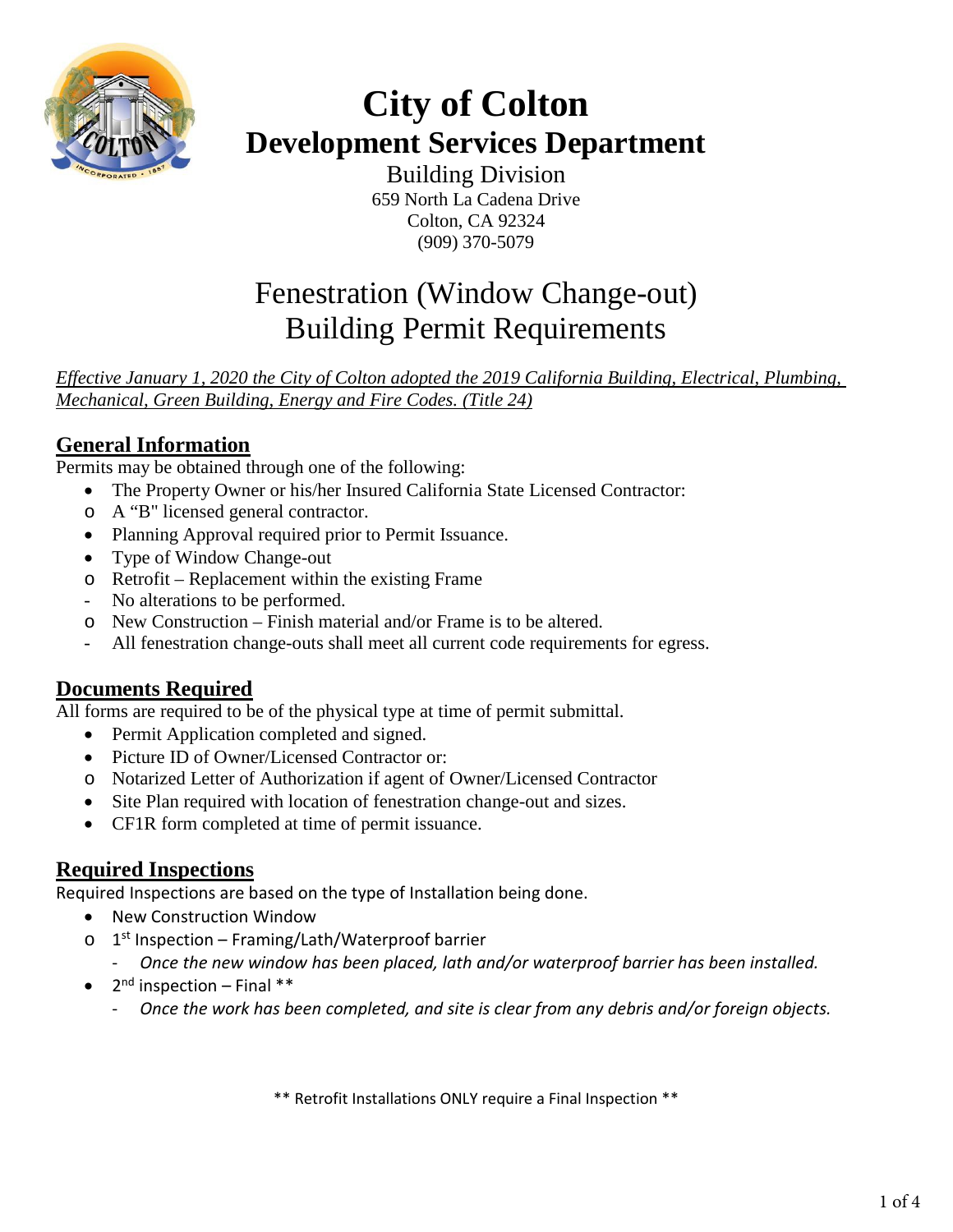|         | CEC-CF1R-ALT-05-E (Revised 01/19)<br><b>COMMISSION</b>                                                                                                                                                                                                                                                                                                                                                                                                                                                                                                                                |                | CALIFORNIA ENERGY                                                                                                           |
|---------|---------------------------------------------------------------------------------------------------------------------------------------------------------------------------------------------------------------------------------------------------------------------------------------------------------------------------------------------------------------------------------------------------------------------------------------------------------------------------------------------------------------------------------------------------------------------------------------|----------------|-----------------------------------------------------------------------------------------------------------------------------|
|         | CERTIFICATE OF COMPLIANCE                                                                                                                                                                                                                                                                                                                                                                                                                                                                                                                                                             |                | CF1R-ALT-05-E                                                                                                               |
|         | Prescriptive Residential Alterations That Do Not Require HERS Field Verification                                                                                                                                                                                                                                                                                                                                                                                                                                                                                                      |                | (Page 1 of 8)                                                                                                               |
|         | Project Name:                                                                                                                                                                                                                                                                                                                                                                                                                                                                                                                                                                         |                | Date Prepared:<br>Page 1 of 8                                                                                               |
|         | This compliance document is only applicable to simple alterations that do<br>with a HERS Provider Data Registry.                                                                                                                                                                                                                                                                                                                                                                                                                                                                      |                | not require HERS verification for compliance. When HERS verification is required, a CF1R-ALT-01 shall first be registered   |
|         | duct leakage testing include: less than 40 ft of ducts were added or replaced; or the existing duct system was may has bestos; or the existing duct system was previously tested and passed<br>by a HERS Rater. If space conditioning systems are altered and are not exempt from HERS verification, then a GE1R-ALT-02 must be completed and registered with a HERS Provider Data Registry.<br>Alterations to Space Conditioning Systems that are exempt from HERS verification requirements may use the CF1R-ALT-05 and CF2R- ALT-05 Compliance Documents. Possible exemptions from |                |                                                                                                                             |
|         | Polyurethane Foam (ocSPF) with a density of 0.4 to less than 1.5 pounds per cubic foot having an R-value of 3.6 per inch, shall complete and register a CF1R-ALT-01 with a HERS Provider Data<br>Alterations that utilize close Cell Spray Polyurethane Foam (ccSPF) with a density of 1.5 to less than 2.5 pounds per cubic foot having an R-value greater than 5.8 per inch, or Open Cell Spray<br>Registry.                                                                                                                                                                        |                |                                                                                                                             |
|         | are responsible. Alternatively, the person with chief responsibility for construction shall prepare and sign this certificate for the entire construction. All applicable Mandatory Measures shall be<br>met. Temporary labels shall not be removed before verification by the building inspector.<br>If more than one person has responsibility for installation of the items on                                                                                                                                                                                                     |                | this certificate, each person shall prepare and sign a certificate applicable to the portion of construction for which they |
|         |                                                                                                                                                                                                                                                                                                                                                                                                                                                                                                                                                                                       |                |                                                                                                                             |
| ∢       | General Information                                                                                                                                                                                                                                                                                                                                                                                                                                                                                                                                                                   |                |                                                                                                                             |
| $\Xi$   | Project Name:                                                                                                                                                                                                                                                                                                                                                                                                                                                                                                                                                                         | $\mathcal{O}$  | Date Prepared:                                                                                                              |
| $_{03}$ | Project Location:                                                                                                                                                                                                                                                                                                                                                                                                                                                                                                                                                                     | S              | Building Front Orientation (deg or cardinal):                                                                               |
| 50      | CA City:                                                                                                                                                                                                                                                                                                                                                                                                                                                                                                                                                                              | 8              | Number of Altered Dwelling Units:                                                                                           |
| 5       | Zip Code:                                                                                                                                                                                                                                                                                                                                                                                                                                                                                                                                                                             | $_{\rm 80}$    | Fuel Type:                                                                                                                  |
| පි      | Climate Zone:                                                                                                                                                                                                                                                                                                                                                                                                                                                                                                                                                                         | 5              | Total Conditioned Floor Area (ft <sup>2</sup> ):                                                                            |
| $\Xi$   | Building Type:                                                                                                                                                                                                                                                                                                                                                                                                                                                                                                                                                                        | $\overline{1}$ | Slab Area (ft <sup>2</sup> ):                                                                                               |
| 13      | Project Scope:                                                                                                                                                                                                                                                                                                                                                                                                                                                                                                                                                                        |                |                                                                                                                             |
|         |                                                                                                                                                                                                                                                                                                                                                                                                                                                                                                                                                                                       |                |                                                                                                                             |
|         |                                                                                                                                                                                                                                                                                                                                                                                                                                                                                                                                                                                       |                | $2$ of $4$                                                                                                                  |
|         | CA Building Energy Efficiency Standards - 2019 Residential Compliance                                                                                                                                                                                                                                                                                                                                                                                                                                                                                                                 |                | January 2019                                                                                                                |

 $\frac{2 \text{ of } 4}{2019}$ 

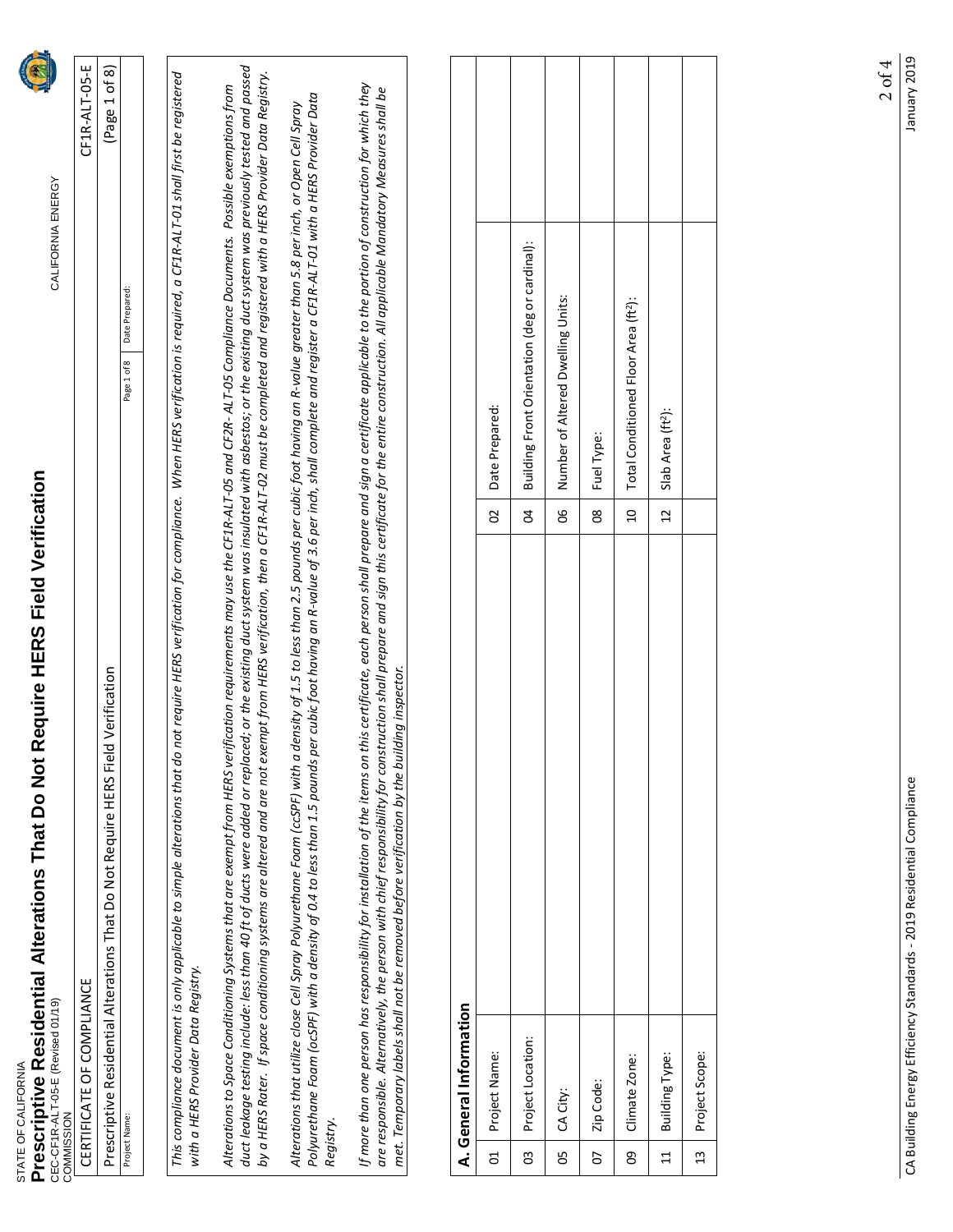| STATE OF CALIFORI | Prescriptive Residential Alterations That Do Not Require HERS Field Verificatio<br><b>Control to the control of the control of the control of the control of the control of the control of the control</b> |
|-------------------|------------------------------------------------------------------------------------------------------------------------------------------------------------------------------------------------------------|
|-------------------|------------------------------------------------------------------------------------------------------------------------------------------------------------------------------------------------------------|



| COMMISSION    | CEC-CF1R-ALT-05-E (Revised 01/19) |                                                                                            | CALIFORNIA ENERGY |               |
|---------------|-----------------------------------|--------------------------------------------------------------------------------------------|-------------------|---------------|
|               | CERTIFICATE OF COMPLIANCE         |                                                                                            |                   | CF1R-ALT-05-E |
|               |                                   | Prescriptive Residential Alterations That Do Not Require HERS Field Verification           |                   | (Page 5 of 8) |
| Project Name: |                                   | Page 5 of 8 Date Prepared:                                                                 |                   |               |
|               | 32   Compliance Statement         | Proposed Fenestration SHGC < Required Fenestration SHGC                                    | D Yes D No        |               |
|               |                                   |                                                                                            |                   |               |
|               |                                   | Replace (Section 150.2(b)1B<br>F. Fenestration/Glazing Proposed Areas and Efficiencies $-$ |                   |               |

|                     | F. Fenestration/Glazing Proposed Areas and Efficiencies - Replace (Section 150.2(b)1B                                                  |               |                    |                                                                             |                               |                              |                                                                            |                      |                    |                  |                |                   |                     |
|---------------------|----------------------------------------------------------------------------------------------------------------------------------------|---------------|--------------------|-----------------------------------------------------------------------------|-------------------------------|------------------------------|----------------------------------------------------------------------------|----------------------|--------------------|------------------|----------------|-------------------|---------------------|
|                     | Note: Doors with greater than or equal to 25 percent glazed area are considered glazed doors and are treated as fenestration products. |               |                    |                                                                             |                               |                              |                                                                            |                      |                    |                  |                |                   |                     |
| $\Xi$               | S                                                                                                                                      | 3             | S,                 | 50                                                                          | 8                             | <b>PD</b>                    | $_{\rm 8}$                                                                 | G                    | $\overline{a}$     | 11               | 12             | 13                | $\overline{1}$      |
|                     |                                                                                                                                        |               |                    |                                                                             | Area                          | Area                         | Net                                                                        |                      | Proposed           |                  | Proposed       | Exterior          | Combined SHGC       |
| Tag/<br>$\supseteq$ | Fenestration<br>Type                                                                                                                   | Frame<br>Type | Dynamic<br>Glazing | Orientation<br>N, S, W, E                                                   | Removed<br>(ft <sup>2</sup> ) | Added<br>(f t <sup>2</sup> ) | Area (ft <sup>2</sup> )<br>Added                                           | Proposed<br>U-factor | U-factor<br>Source | Proposed<br>SHGC | Source<br>SHGC | Shading<br>Device | CF1R-ENV-03<br>from |
|                     |                                                                                                                                        |               |                    |                                                                             |                               |                              |                                                                            |                      |                    |                  |                |                   |                     |
|                     |                                                                                                                                        |               |                    |                                                                             |                               |                              |                                                                            |                      |                    |                  |                |                   |                     |
|                     |                                                                                                                                        |               |                    |                                                                             |                               |                              |                                                                            |                      |                    |                  |                |                   |                     |
|                     |                                                                                                                                        |               |                    |                                                                             |                               |                              |                                                                            |                      |                    |                  |                |                   |                     |
|                     |                                                                                                                                        |               |                    |                                                                             |                               |                              |                                                                            |                      |                    |                  |                |                   |                     |
|                     |                                                                                                                                        |               |                    |                                                                             |                               |                              |                                                                            |                      |                    |                  |                |                   |                     |
| 15                  |                                                                                                                                        |               |                    | Net Added West-facing Fenestration Area                                     |                               |                              |                                                                            |                      |                    |                  |                |                   |                     |
| 16                  |                                                                                                                                        |               |                    | Is Net Added Fenestration Area < for west-facin                             |                               | g fenestration?              | D Yes<br>O No                                                              |                      |                    |                  |                |                   |                     |
| $\overline{1}$      |                                                                                                                                        |               |                    | Net Added Fenestration Area (all orientations)                              |                               |                              |                                                                            |                      |                    |                  |                |                   |                     |
| $^{28}$             |                                                                                                                                        |               |                    | Is Net Added Fenestration Area ≤ 0 for all orientations?                    |                               |                              | D Yes<br>O No                                                              |                      |                    |                  |                |                   |                     |
| $\overline{a}$      |                                                                                                                                        |               |                    | Proposed Fenestration U-factor (Windows)                                    |                               |                              |                                                                            |                      |                    |                  |                |                   |                     |
| $\overline{c}$      |                                                                                                                                        |               |                    | Required Fenestration U-factor (Windows)                                    |                               |                              |                                                                            |                      |                    |                  |                |                   |                     |
| $\overline{21}$     |                                                                                                                                        |               |                    | Is the proposed Fenestration U-factor < the Required Fenestration U-factor? |                               |                              | D Yes<br>O No                                                              |                      |                    |                  |                |                   |                     |
| 22                  |                                                                                                                                        |               |                    | Proposed Fenestration SHGC (Windows)                                        |                               |                              |                                                                            |                      |                    |                  |                |                   |                     |
| 23                  |                                                                                                                                        |               |                    | Required Fenestration SHGC (Windows)                                        |                               |                              |                                                                            |                      |                    |                  |                |                   |                     |
| 24                  |                                                                                                                                        |               |                    | Is the Proposed Fenestration SHGC < the Required Fenestration SHGC?         |                               |                              | $\begin{array}{c}\n\Box \vee \text{es} \\ \Box \vee \text{O}\n\end{array}$ |                      |                    |                  |                |                   |                     |
| 25                  |                                                                                                                                        |               |                    | Proposed Fenestration U-factor (Skylights)                                  |                               |                              |                                                                            |                      |                    |                  |                |                   |                     |
| 26                  |                                                                                                                                        |               |                    | Required Fenestration U-factor (Skylights)                                  |                               |                              |                                                                            |                      |                    |                  |                |                   |                     |
| 27                  |                                                                                                                                        |               |                    | Is the proposed Fenestration U-factor < the Required Fenestration U-factor? |                               |                              | D Yes<br>O No                                                              |                      |                    |                  |                |                   |                     |
| $28$                |                                                                                                                                        |               |                    |                                                                             | Proposed Fenestration SHGC    |                              |                                                                            |                      |                    |                  |                |                   |                     |
| 29                  |                                                                                                                                        |               |                    |                                                                             | Required Fenestration SHGC    |                              |                                                                            |                      |                    |                  |                |                   |                     |
| 30                  |                                                                                                                                        |               |                    | Is the Proposed Fenestration SHGC < the Required Fenestration SHGC?         |                               |                              | D Yes<br>O No                                                              |                      |                    |                  |                |                   | $3$ of $4$          |
|                     | CA Building Energy Efficiency Standards - 2019 Residential Compliance                                                                  |               |                    |                                                                             |                               |                              |                                                                            |                      |                    |                  |                |                   | January 2019        |